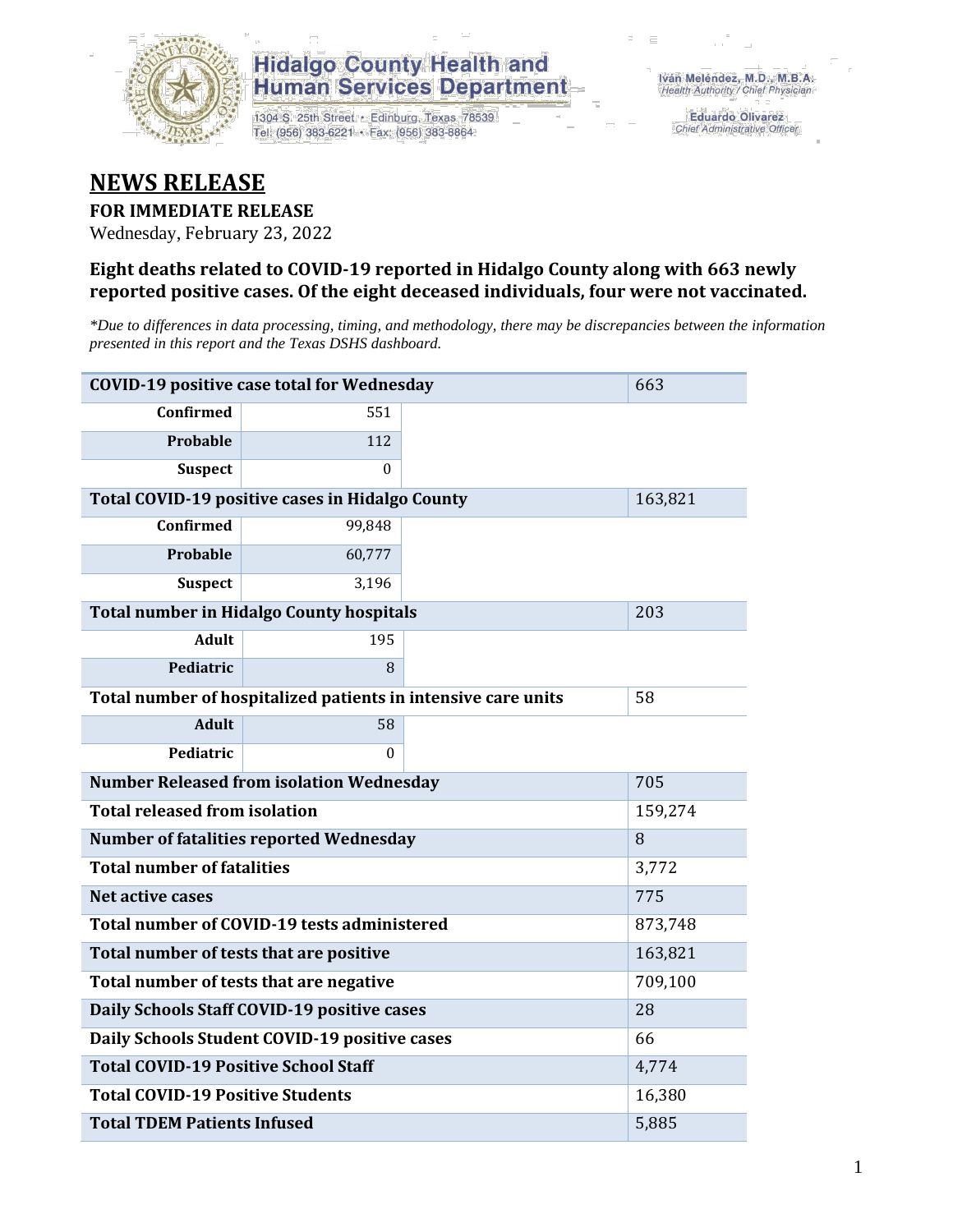

1304 S. 25th Street · Edinburg, Texas 78539 Tel: (956) 383-6221 · Fax: (956) 383-8864

**Eduardo Olivarez** Chief Administrative Officer

*Hidalgo County uses the case status definition provided by the Texas Department of State Health Service's 2020 Epi Case Criteria Guide revised November 2020.*

- *1. Confirmed: A person who has tested positive through a molecular or PCR (oral or nasal swabs) test that looks for the presence of the virus's genetic material.*
- *2. Probable: A person who meets presumptive laboratory evidence through detection of COVID-19 by antigen test in a respiratory specimen.*
- *3. Suspect: A person who meets supported laboratory evidence through detection of specific antibodies in serum, plasma, whole body, and no prior history of being confirmed or probable case.*

*For more information of case status definition for COVID-19, please refer to:*

<https://www.dshs.state.tx.us/IDCU/investigation/epi-case-criteria-guide/2020-Epi-Case-Criteria-Guide.pdf>

|                  | ╯<br>ັ                 |
|------------------|------------------------|
| <b>Age Range</b> | <b>Number of Cases</b> |
| $0 - 11$         | 66                     |
| 12-19            | 121                    |
| 20s              | 117                    |
| 30 <sub>s</sub>  | 112                    |
| 40s              | 100                    |
| 50s              | 60                     |
| 60s              | 50                     |
| $70+$            | 37                     |
| Total:           | 663                    |
|                  |                        |

Case Breakdown by Age Group: The deaths include:

|                         | <b>Age Range</b> | Gender | <b>City</b> |
|-------------------------|------------------|--------|-------------|
| 1                       | $70+$            | Female | Undisclosed |
| $\overline{2}$          | 30s              | Male   | McAllen     |
| 3                       | $70+$            | Female | McAllen     |
| 4                       | 30s              | Male   | Mission     |
| 5                       | 50s              | Male   | Mission     |
| 6                       | $70+$            | Male   | Mission     |
| $\overline{\mathbf{z}}$ | $70+$            | Male   | Mission     |
| 8                       | 50s              | Male   | San Juan    |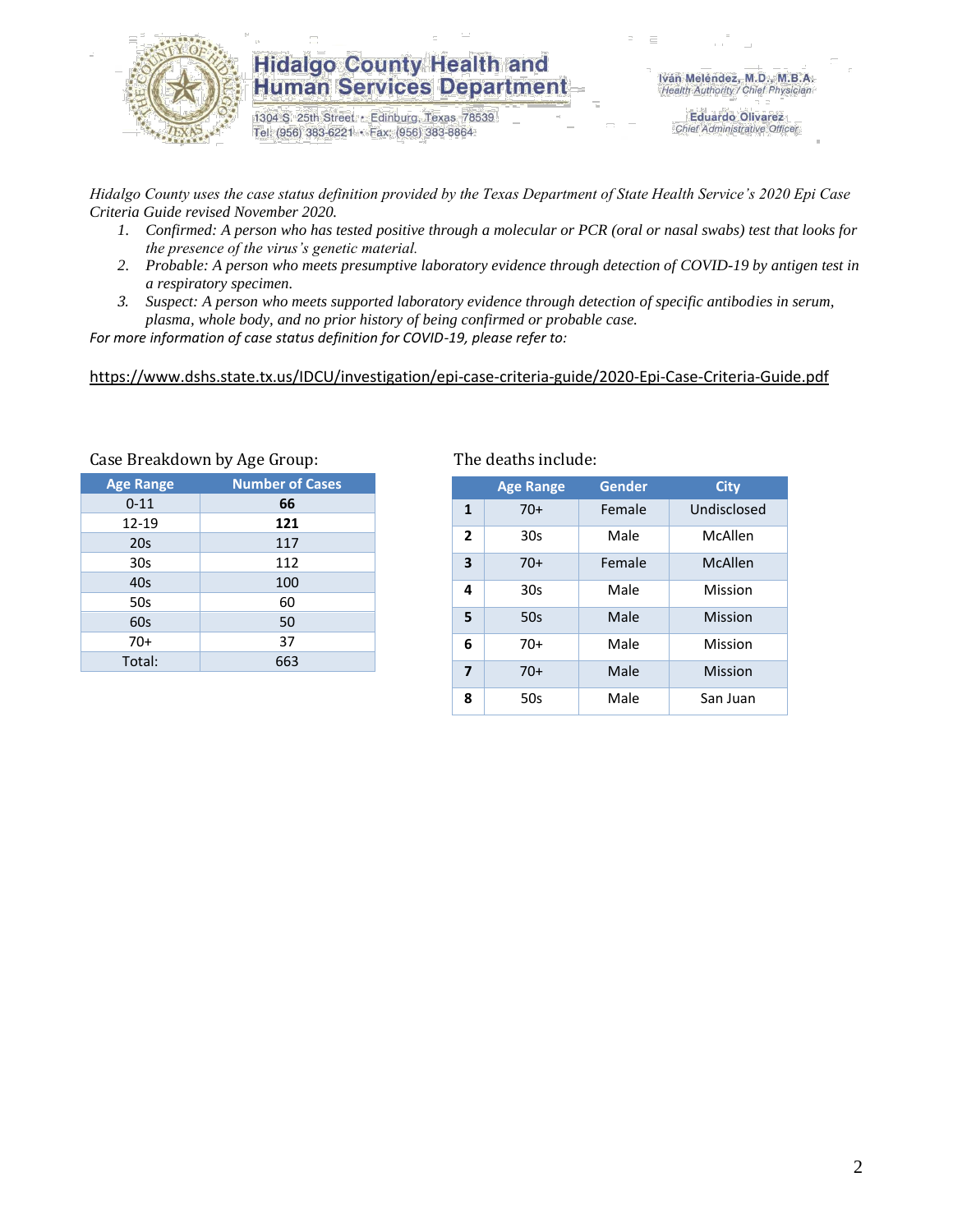

1304 S. 25th Street • Edinburg, Texas 78539<br>Tel: (956) 383-6221 • Fax: (956) 383-8864

Eduardo Olivarez<br>Chief Administrative Officer

#### Wednesday, February 23, 2022 positive cases include:

|    | <b>Age Range</b> | Gender | <b>City</b> |     | <b>Age Range</b> | Gender    | <b>City</b> |
|----|------------------|--------|-------------|-----|------------------|-----------|-------------|
| 1  | 20s              | M      | Alamo       | 333 | 60s              | F         | Mercedes    |
| 2  | 30s              | F      | Alamo       | 334 | 60s              | F         | Mercedes    |
| 3  | 30 <sub>s</sub>  | M      | Alamo       | 335 | $70+$            | F         | Mercedes    |
| 4  | 30 <sub>s</sub>  | F      | Alamo       | 336 | $70+$            | M         | Mercedes    |
| 5  | 30 <sub>s</sub>  | M      | Alamo       | 337 | $0 - 19$         | M         | Mission     |
| 6  | 30 <sub>s</sub>  | F      | Alamo       | 338 | $0 - 19$         | M         | Mission     |
| 7  | 30 <sub>s</sub>  | F      | Alamo       | 339 | $0 - 19$         | ${\sf M}$ | Mission     |
| 8  | 40s              | F      | Alamo       | 340 | $0 - 19$         | M         | Mission     |
| 9  | 40s              | F      | Alamo       | 341 | $0 - 19$         | F         | Mission     |
| 10 | 40s              | F      | Alamo       | 342 | $0 - 19$         | F         | Mission     |
| 11 | 50s              | F      | Alamo       | 343 | $0 - 19$         | ${\sf M}$ | Mission     |
| 12 | 50s              | F      | Alamo       | 344 | $0 - 19$         | F         | Mission     |
| 13 | 60s              | F      | Alamo       | 345 | $0 - 19$         | F         | Mission     |
| 14 | 60s              | F      | Alamo       | 346 | $0 - 19$         | M         | Mission     |
| 15 | $70+$            | F      | Alamo       | 347 | $0 - 19$         | ${\sf M}$ | Mission     |
| 16 | $0 - 19$         | M      | Alton       | 348 | $0 - 19$         | F         | Mission     |
| 17 | 20s              | M      | Alton       | 349 | $0 - 19$         | F         | Mission     |
| 18 | 30 <sub>s</sub>  | F      | Alton       | 350 | $0 - 19$         | M         | Mission     |
| 19 | 40s              | F      | Alton       | 351 | $0 - 19$         | F         | Mission     |
| 20 | 40s              | F      | Alton       | 352 | $0 - 19$         | M         | Mission     |
| 21 | $70+$            | F      | Alton       | 353 | 20s              | ${\sf M}$ | Mission     |
| 22 | $0 - 19$         | F      | Donna       | 354 | 20s              | M         | Mission     |
| 23 | $0 - 19$         | M      | Donna       | 355 | 20s              | F         | Mission     |
| 24 | $0 - 19$         | M      | Donna       | 356 | 20s              | F         | Mission     |
| 25 | $0 - 19$         | M      | Donna       | 357 | 20s              | F         | Mission     |
| 26 | $0 - 19$         | M      | Donna       | 358 | 20s              | F         | Mission     |
| 27 | $0 - 19$         | M      | Donna       | 359 | 20s              | F         | Mission     |
| 28 | $0 - 19$         | F.     | Donna       | 360 | 20s              | F         | Mission     |
| 29 | $0 - 19$         | F      | Donna       | 361 | 20s              | F         | Mission     |
| 30 | 20s              | F      | Donna       | 362 | 20s              | M         | Mission     |
| 31 | 20s              | F      | Donna       | 363 | 20s              | M         | Mission     |
| 32 | 20s              | F      | Donna       | 364 | 20s              | F         | Mission     |
| 33 | 20s              | M      | Donna       | 365 | 20s              | F         | Mission     |
| 34 | 20s              | F      | Donna       | 366 | 20s              | F         | Mission     |
| 35 | 20s              | F      | Donna       | 367 | 20s              | F         | Mission     |
| 36 | 30 <sub>s</sub>  | F      | Donna       | 368 | 20s              | F         | Mission     |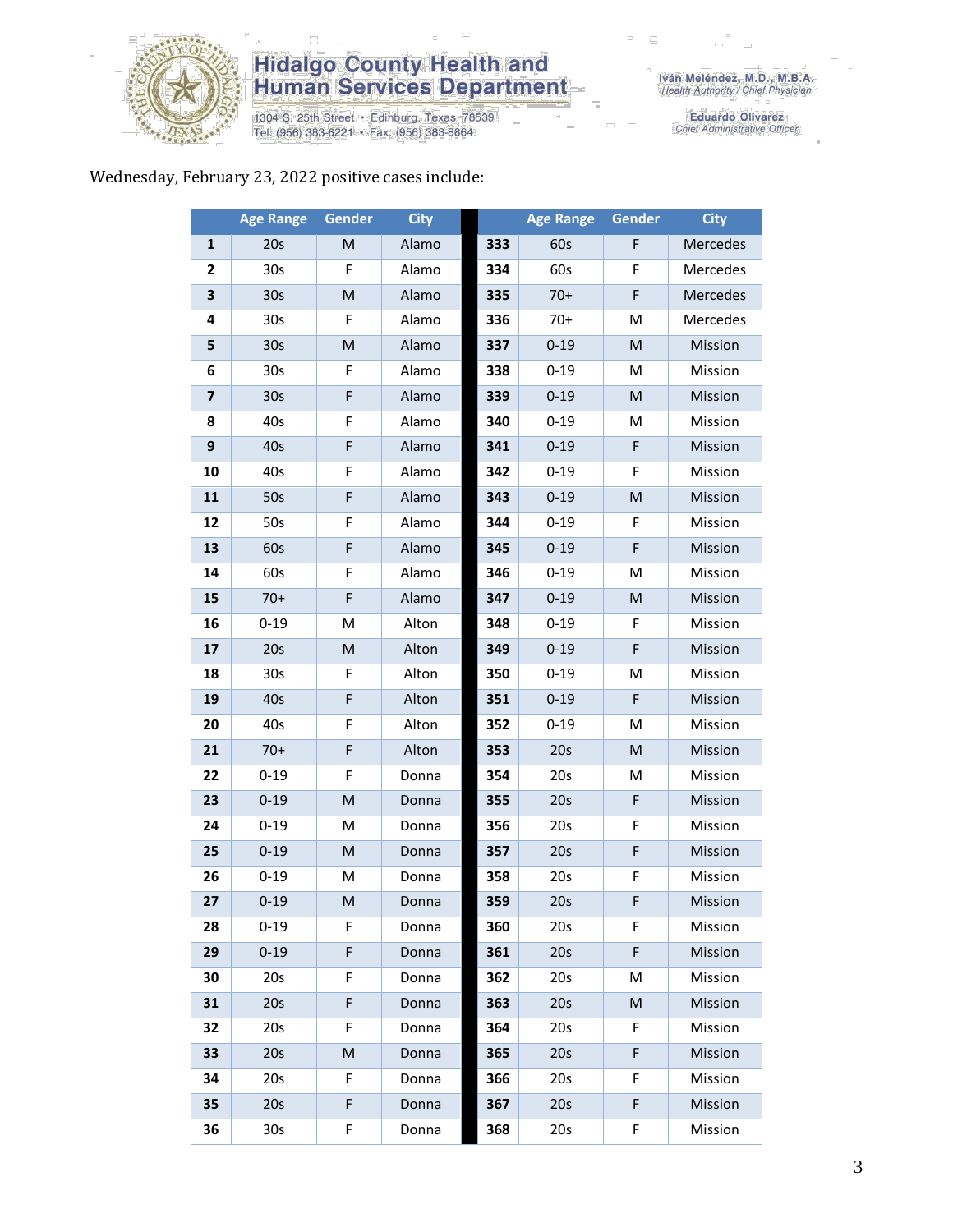

1304 S. 25th Street • Edinburg, Texas 78539<br>Tel: (956) 383-6221 • Fax: (956) 383-8864

| 37 | 30 <sub>s</sub> | F | Donna    | 369 | 20s             | M                                                                                                          | Mission |
|----|-----------------|---|----------|-----|-----------------|------------------------------------------------------------------------------------------------------------|---------|
| 38 | 30s             | F | Donna    | 370 | 20s             | M                                                                                                          | Mission |
| 39 | 30 <sub>s</sub> | M | Donna    | 371 | 20s             | F                                                                                                          | Mission |
| 40 | 30 <sub>s</sub> | F | Donna    | 372 | 20s             | M                                                                                                          | Mission |
| 41 | 30 <sub>s</sub> | F | Donna    | 373 | 20s             | F                                                                                                          | Mission |
| 42 | 40s             | F | Donna    | 374 | 30s             | F                                                                                                          | Mission |
| 43 | 40s             | M | Donna    | 375 | 30 <sub>s</sub> | M                                                                                                          | Mission |
| 44 | 50s             | M | Donna    | 376 | 30s             | M                                                                                                          | Mission |
| 45 | 50s             | F | Donna    | 377 | 30 <sub>s</sub> | M                                                                                                          | Mission |
| 46 | 50s             | F | Donna    | 378 | 30 <sub>s</sub> | F.                                                                                                         | Mission |
| 47 | $70+$           | M | Donna    | 379 | 30 <sub>s</sub> | M                                                                                                          | Mission |
| 48 | $70+$           | F | Donna    | 380 | 30s             | M                                                                                                          | Mission |
| 49 | $70+$           | F | Donna    | 381 | 30 <sub>s</sub> | M                                                                                                          | Mission |
| 50 | $70+$           | F | Donna    | 382 | 30s             | M                                                                                                          | Mission |
| 51 | $0 - 19$        | M | Edinburg | 383 | 30 <sub>s</sub> | M                                                                                                          | Mission |
| 52 | $0 - 19$        | М | Edinburg | 384 | 30s             | M                                                                                                          | Mission |
| 53 | $0 - 19$        | M | Edinburg | 385 | 30 <sub>s</sub> | M                                                                                                          | Mission |
| 54 | $0 - 19$        | F | Edinburg | 386 | 40s             | F                                                                                                          | Mission |
| 55 | $0 - 19$        | F | Edinburg | 387 | 40s             | M                                                                                                          | Mission |
| 56 | $0 - 19$        | M | Edinburg | 388 | 40s             | F                                                                                                          | Mission |
| 57 | $0 - 19$        | F | Edinburg | 389 | 40s             | F                                                                                                          | Mission |
| 58 | $0 - 19$        | M | Edinburg | 390 | 40s             | M                                                                                                          | Mission |
| 59 | $0 - 19$        | M | Edinburg | 391 | 40s             | F                                                                                                          | Mission |
| 60 | $0 - 19$        | М | Edinburg | 392 | 40s             | F                                                                                                          | Mission |
| 61 | $0 - 19$        | M | Edinburg | 393 | 40s             | F                                                                                                          | Mission |
| 62 | $0 - 19$        | F | Edinburg | 394 | 40s             | M                                                                                                          | Mission |
| 63 | $0 - 19$        | F | Edinburg | 395 | 40s             | F                                                                                                          | Mission |
| 64 | $0 - 19$        | F | Edinburg | 396 | 40s             | F                                                                                                          | Mission |
| 65 | $0 - 19$        | M | Edinburg | 397 | 50s             | F                                                                                                          | Mission |
| 66 | $0 - 19$        | F | Edinburg | 398 | 50s             | F                                                                                                          | Mission |
| 67 | $0 - 19$        | M | Edinburg | 399 | 50s             | F                                                                                                          | Mission |
| 68 | $0 - 19$        | M | Edinburg | 400 | 50s             | F                                                                                                          | Mission |
| 69 | $0 - 19$        | M | Edinburg | 401 | 50s             | F                                                                                                          | Mission |
| 70 | $0 - 19$        | М | Edinburg | 402 | 50s             | Μ                                                                                                          | Mission |
| 71 | $0 - 19$        | F | Edinburg | 403 | 50s             | F                                                                                                          | Mission |
| 72 | $0 - 19$        | F | Edinburg | 404 | 50s             | F                                                                                                          | Mission |
| 73 | $0 - 19$        | M | Edinburg | 405 | 50s             | F                                                                                                          | Mission |
| 74 | $0 - 19$        | M | Edinburg | 406 | 50s             | F                                                                                                          | Mission |
| 75 | $0 - 19$        | F | Edinburg | 407 | 50s             | $\mathsf{M}% _{T}=\mathsf{M}_{T}\!\left( a,b\right) ,\ \mathsf{M}_{T}=\mathsf{M}_{T}\!\left( a,b\right) ,$ | Mission |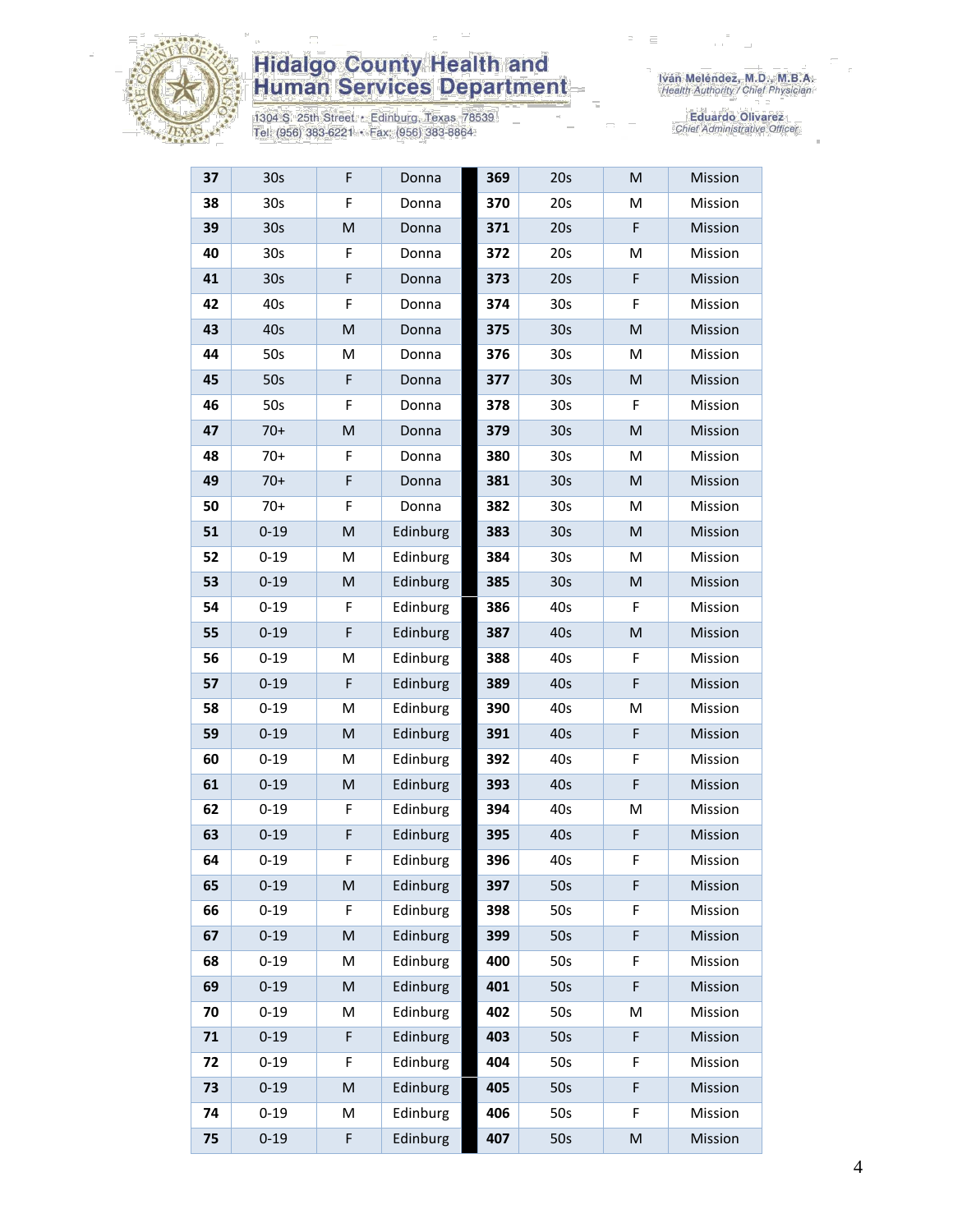

1304 S. 25th Street • Edinburg, Texas 78539<br>Tel: (956) 383-6221 • Fax: (956) 383-8864

Iván Meléndez, M.D., M.B.A.<br>Health Authority / Chief Physician

| 76  | $0 - 19$        | M | Edinburg | 408 | 50s             | M                                                                                                          | Mission |
|-----|-----------------|---|----------|-----|-----------------|------------------------------------------------------------------------------------------------------------|---------|
| 77  | $0 - 19$        | M | Edinburg | 409 | 60s             | F                                                                                                          | Mission |
| 78  | $0 - 19$        | F | Edinburg | 410 | 60s             | F                                                                                                          | Mission |
| 79  | $0 - 19$        | F | Edinburg | 411 | 60s             | F                                                                                                          | Mission |
| 80  | $0 - 19$        | F | Edinburg | 412 | 60s             | F                                                                                                          | Mission |
| 81  | $0 - 19$        | M | Edinburg | 413 | 60s             | F                                                                                                          | Mission |
| 82  | $0 - 19$        | F | Edinburg | 414 | 60s             | F                                                                                                          | Mission |
| 83  | $0 - 19$        | F | Edinburg | 415 | 60s             | F                                                                                                          | Mission |
| 84  | $0 - 19$        | F | Edinburg | 416 | 60s             | F                                                                                                          | Mission |
| 85  | $0 - 19$        | F | Edinburg | 417 | 60s             | M                                                                                                          | Mission |
| 86  | $0 - 19$        | M | Edinburg | 418 | 60s             | F                                                                                                          | Mission |
| 87  | $0 - 19$        | F | Edinburg | 419 | 60s             | M                                                                                                          | Mission |
| 88  | $0 - 19$        | M | Edinburg | 420 | $70+$           | F.                                                                                                         | Mission |
| 89  | 20s             | F | Edinburg | 421 | $70+$           | M                                                                                                          | Mission |
| 90  | 20s             | M | Edinburg | 422 | $70+$           | M                                                                                                          | Mission |
| 91  | 20s             | M | Edinburg | 423 | $70+$           | F                                                                                                          | Mission |
| 92  | 20s             | F | Edinburg | 424 | $70+$           | M                                                                                                          | Mission |
| 93  | 20s             | F | Edinburg | 425 | $70+$           | F                                                                                                          | Mission |
| 94  | 20s             | M | Edinburg | 426 | $70+$           | F                                                                                                          | Mission |
| 95  | 20s             | M | Edinburg | 427 | $70+$           | F                                                                                                          | Mission |
| 96  | 20s             | F | Edinburg | 428 | $70+$           | F                                                                                                          | Mission |
| 97  | 20s             | F | Edinburg | 429 | $0 - 19$        | M                                                                                                          | Pharr   |
| 98  | 20s             | F | Edinburg | 430 | $0 - 19$        | M                                                                                                          | Pharr   |
| 99  | 20s             | M | Edinburg | 431 | $0 - 19$        | F                                                                                                          | Pharr   |
| 100 | 20s             | M | Edinburg | 432 | $0 - 19$        | F                                                                                                          | Pharr   |
| 101 | 20s             | F | Edinburg | 433 | $0 - 19$        | M                                                                                                          | Pharr   |
| 102 | 20s             | M | Edinburg | 434 | $0 - 19$        | F                                                                                                          | Pharr   |
| 103 | 20s             | F | Edinburg | 435 | $0 - 19$        | M                                                                                                          | Pharr   |
| 104 | 20s             | М | Edinburg | 436 | 20s             | М                                                                                                          | Pharr   |
| 105 | 20s             | M | Edinburg | 437 | 20s             | F                                                                                                          | Pharr   |
| 106 | 20s             | F | Edinburg | 438 | 20s             | F                                                                                                          | Pharr   |
| 107 | 20s             | M | Edinburg | 439 | 20s             | $\mathsf{M}% _{T}=\mathsf{M}_{T}\!\left( a,b\right) ,\ \mathsf{M}_{T}=\mathsf{M}_{T}\!\left( a,b\right) ,$ | Pharr   |
| 108 | 20s             | M | Edinburg | 440 | 20s             | M                                                                                                          | Pharr   |
| 109 | 20s             | F | Edinburg | 441 | 20s             | F                                                                                                          | Pharr   |
| 110 | 30 <sub>s</sub> | M | Edinburg | 442 | 20s             | F                                                                                                          | Pharr   |
| 111 | 30 <sub>s</sub> | F | Edinburg | 443 | 20s             | M                                                                                                          | Pharr   |
| 112 | 30s             | Μ | Edinburg | 444 | 20s             | M                                                                                                          | Pharr   |
| 113 | 30 <sub>s</sub> | F | Edinburg | 445 | 20s             | F                                                                                                          | Pharr   |
| 114 | 30 <sub>s</sub> | М | Edinburg | 446 | 30 <sub>s</sub> | F                                                                                                          | Pharr   |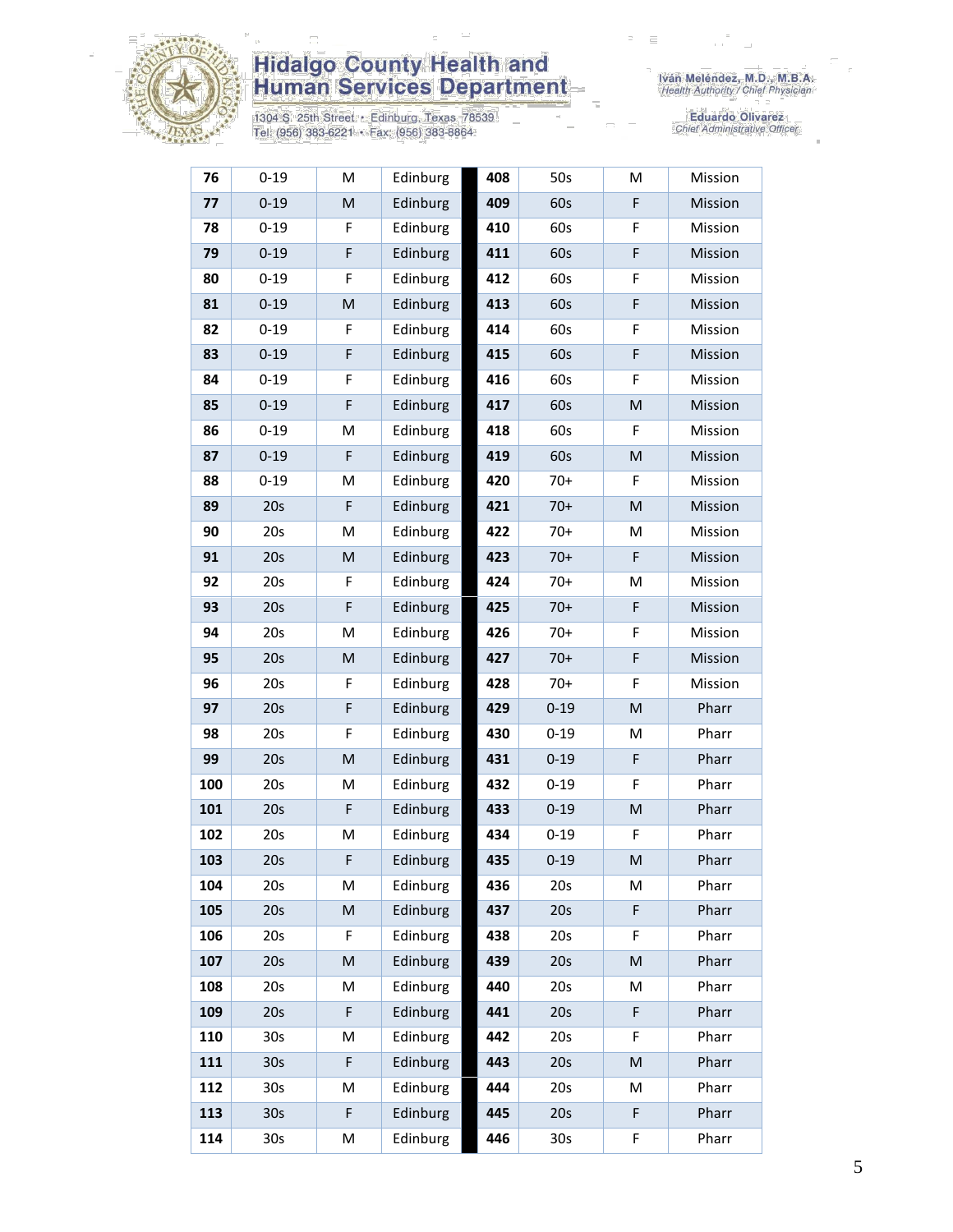

1304 S. 25th Street • Edinburg, Texas 78539<br>Tel: (956) 383-6221 • Fax: (956) 383-8864

| 115 | 30 <sub>s</sub> | M                                                                                                          | Edinburg | 447 | 30 <sub>s</sub> | M         | Pharr    |
|-----|-----------------|------------------------------------------------------------------------------------------------------------|----------|-----|-----------------|-----------|----------|
| 116 | 30 <sub>s</sub> | F.                                                                                                         | Edinburg | 448 | 30 <sub>s</sub> | F         | Pharr    |
| 117 | 30 <sub>s</sub> | M                                                                                                          | Edinburg | 449 | 30 <sub>s</sub> | F         | Pharr    |
| 118 | 30s             | F                                                                                                          | Edinburg | 450 | 30 <sub>s</sub> | F         | Pharr    |
| 119 | 30 <sub>s</sub> | $\mathsf{M}% _{T}=\mathsf{M}_{T}\!\left( a,b\right) ,\ \mathsf{M}_{T}=\mathsf{M}_{T}\!\left( a,b\right) ,$ | Edinburg | 451 | 30 <sub>s</sub> | F         | Pharr    |
| 120 | 30 <sub>s</sub> | F                                                                                                          | Edinburg | 452 | 40s             | F         | Pharr    |
| 121 | 30 <sub>s</sub> | F                                                                                                          | Edinburg | 453 | 40s             | F         | Pharr    |
| 122 | 30 <sub>s</sub> | F                                                                                                          | Edinburg | 454 | 40s             | F         | Pharr    |
| 123 | 30 <sub>s</sub> | $\mathsf F$                                                                                                | Edinburg | 455 | 40s             | F         | Pharr    |
| 124 | 30s             | M                                                                                                          | Edinburg | 456 | 40s             | F         | Pharr    |
| 125 | 30 <sub>s</sub> | F                                                                                                          | Edinburg | 457 | 40s             | F         | Pharr    |
| 126 | 30s             | M                                                                                                          | Edinburg | 458 | 40s             | M         | Pharr    |
| 127 | 30 <sub>s</sub> | M                                                                                                          | Edinburg | 459 | 40s             | F         | Pharr    |
| 128 | 30 <sub>s</sub> | F                                                                                                          | Edinburg | 460 | 40s             | M         | Pharr    |
| 129 | 30 <sub>s</sub> | $\mathsf F$                                                                                                | Edinburg | 461 | 40s             | F         | Pharr    |
| 130 | 40s             | F                                                                                                          | Edinburg | 462 | 40s             | M         | Pharr    |
| 131 | 40s             | $\mathsf{M}% _{T}=\mathsf{M}_{T}\!\left( a,b\right) ,\ \mathsf{M}_{T}=\mathsf{M}_{T}\!\left( a,b\right) ,$ | Edinburg | 463 | 40s             | F         | Pharr    |
| 132 | 40s             | F                                                                                                          | Edinburg | 464 | 50s             | M         | Pharr    |
| 133 | 40s             | $\mathsf F$                                                                                                | Edinburg | 465 | 50s             | ${\sf M}$ | Pharr    |
| 134 | 40s             | M                                                                                                          | Edinburg | 466 | 50s             | F         | Pharr    |
| 135 | 40s             | M                                                                                                          | Edinburg | 467 | 50s             | F         | Pharr    |
| 136 | 40s             | F                                                                                                          | Edinburg | 468 | 50s             | M         | Pharr    |
| 137 | 40s             | F                                                                                                          | Edinburg | 469 | 50s             | F         | Pharr    |
| 138 | 40s             | M                                                                                                          | Edinburg | 470 | 60s             | F         | Pharr    |
| 139 | 40s             | M                                                                                                          | Edinburg | 471 | 60s             | F         | Pharr    |
| 140 | 40s             | M                                                                                                          | Edinburg | 472 | 60s             | F         | Pharr    |
| 141 | 40s             | $\mathsf F$                                                                                                | Edinburg | 473 | 60s             | F         | Pharr    |
| 142 | 40s             | F                                                                                                          | Edinburg | 474 | 60s             | M         | Pharr    |
| 143 | 40s             | F                                                                                                          | Edinburg | 475 | 60s             | F         | Pharr    |
| 144 | 40s             | F                                                                                                          | Edinburg | 476 | 60s             | F         | Pharr    |
| 145 | 40s             | F                                                                                                          | Edinburg | 477 | $70+$           | F         | Pharr    |
| 146 | 40s             | F                                                                                                          | Edinburg | 478 | $0 - 19$        | M         | San Juan |
| 147 | 40s             | $\mathsf F$                                                                                                | Edinburg | 479 | $0 - 19$        | F         | San Juan |
| 148 | 50s             | M                                                                                                          | Edinburg | 480 | $0 - 19$        | M         | San Juan |
| 149 | 50s             | F                                                                                                          | Edinburg | 481 | $0 - 19$        | M         | San Juan |
| 150 | 50s             | M                                                                                                          | Edinburg | 482 | $0 - 19$        | F         | San Juan |
| 151 | 50s             | F                                                                                                          | Edinburg | 483 | $0 - 19$        | M         | San Juan |
| 152 | 50s             | M                                                                                                          | Edinburg | 484 | 20s             | M         | San Juan |
| 153 | 50s             | M                                                                                                          | Edinburg | 485 | 20s             | F         | San Juan |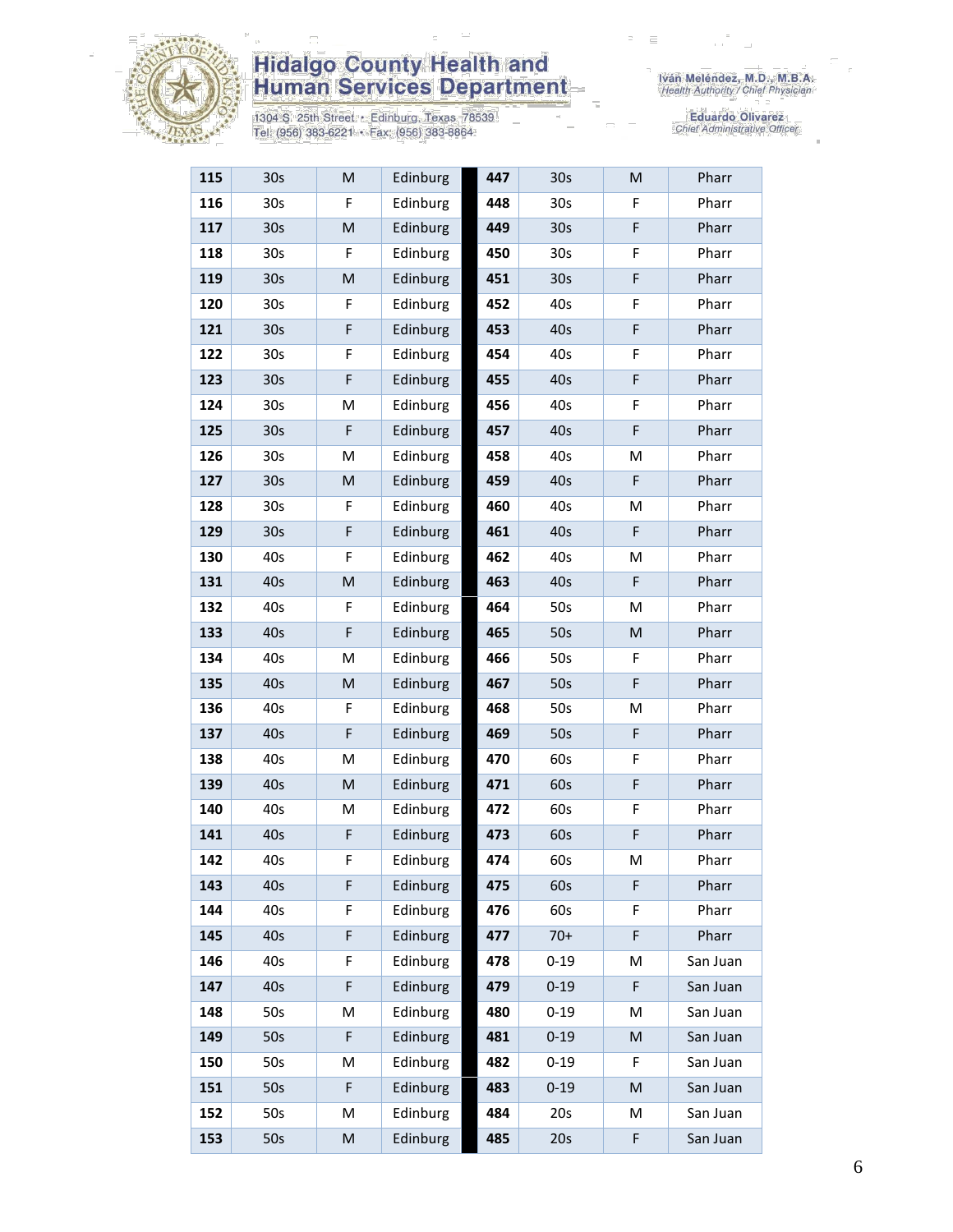

1304 S. 25th Street • Edinburg, Texas 78539<br>Tel: (956) 383-6221 • Fax: (956) 383-8864

| 154 | 60s             | F                                                                                                          | Edinburg | 486 | 20s             | F                                                                                                          | San Juan    |
|-----|-----------------|------------------------------------------------------------------------------------------------------------|----------|-----|-----------------|------------------------------------------------------------------------------------------------------------|-------------|
| 155 | 60s             | $\mathsf{M}% _{T}=\mathsf{M}_{T}\!\left( a,b\right) ,\ \mathsf{M}_{T}=\mathsf{M}_{T}\!\left( a,b\right) ,$ | Edinburg | 487 | 20s             | M                                                                                                          | San Juan    |
| 156 | 60s             | M                                                                                                          | Edinburg | 488 | 20s             | F                                                                                                          | San Juan    |
| 157 | 60s             | F                                                                                                          | Edinburg | 489 | 20s             | M                                                                                                          | San Juan    |
| 158 | 60s             | M                                                                                                          | Edinburg | 490 | 30 <sub>s</sub> | м                                                                                                          | San Juan    |
| 159 | 60s             | $\mathsf F$                                                                                                | Edinburg | 491 | 30 <sub>s</sub> | F                                                                                                          | San Juan    |
| 160 | 60s             | F                                                                                                          | Edinburg | 492 | 30 <sub>s</sub> | M                                                                                                          | San Juan    |
| 161 | 60s             | F                                                                                                          | Edinburg | 493 | 30 <sub>s</sub> | F                                                                                                          | San Juan    |
| 162 | $70+$           | F                                                                                                          | Edinburg | 494 | 30 <sub>s</sub> | F                                                                                                          | San Juan    |
| 163 | $70+$           | ${\sf M}$                                                                                                  | Edinburg | 495 | 30 <sub>s</sub> | F                                                                                                          | San Juan    |
| 164 | $70+$           | F                                                                                                          | Edinburg | 496 | 30 <sub>s</sub> | F                                                                                                          | San Juan    |
| 165 | $70+$           | F                                                                                                          | Edinburg | 497 | 40s             | M                                                                                                          | San Juan    |
| 166 | $70+$           | F                                                                                                          | Edinburg | 498 | 40s             | F                                                                                                          | San Juan    |
| 167 | $70+$           | M                                                                                                          | Edinburg | 499 | 40s             | M                                                                                                          | San Juan    |
| 168 | $70+$           | M                                                                                                          | Edinburg | 500 | 40s             | F                                                                                                          | San Juan    |
| 169 | $0 - 19$        | M                                                                                                          | Hidalgo  | 501 | 40s             | F                                                                                                          | San Juan    |
| 170 | $0 - 19$        | F                                                                                                          | Hidalgo  | 502 | 40s             | F                                                                                                          | San Juan    |
| 171 | 20s             | M                                                                                                          | Hidalgo  | 503 | 40s             | F                                                                                                          | San Juan    |
| 172 | 20s             | M                                                                                                          | Hidalgo  | 504 | 50s             | F                                                                                                          | San Juan    |
| 173 | 20s             | M                                                                                                          | Hidalgo  | 505 | 50s             | F                                                                                                          | San Juan    |
| 174 | 20s             | F                                                                                                          | Hidalgo  | 506 | 50s             | M                                                                                                          | San Juan    |
| 175 | 20s             | M                                                                                                          | Hidalgo  | 507 | 50s             | F                                                                                                          | San Juan    |
| 176 | 20s             | F                                                                                                          | Hidalgo  | 508 | 50s             | F                                                                                                          | San Juan    |
| 177 | 30 <sub>s</sub> | ${\sf M}$                                                                                                  | Hidalgo  | 509 | 50s             | F                                                                                                          | San Juan    |
| 178 | 40s             | M                                                                                                          | Hidalgo  | 510 | 60s             | F                                                                                                          | San Juan    |
| 179 | 40s             | F                                                                                                          | Hidalgo  | 511 | $70+$           | F                                                                                                          | San Juan    |
| 180 | 40s             | F                                                                                                          | Hidalgo  | 512 | $0 - 19$        | M                                                                                                          | Undisclosed |
| 181 | 50s             | M                                                                                                          | Hidalgo  | 513 | $0 - 19$        | F                                                                                                          | Undisclosed |
| 182 | 60s             | М                                                                                                          | Hidalgo  | 514 | $0 - 19$        | м                                                                                                          | Undisclosed |
| 183 | 60s             | ${\sf M}$                                                                                                  | Hidalgo  | 515 | $0 - 19$        | $\mathsf{M}% _{T}=\mathsf{M}_{T}\!\left( a,b\right) ,\ \mathsf{M}_{T}=\mathsf{M}_{T}\!\left( a,b\right) ,$ | Undisclosed |
| 184 | $70+$           | F                                                                                                          | Hidalgo  | 516 | $0 - 19$        | F                                                                                                          | Undisclosed |
| 185 | $0 - 19$        | M                                                                                                          | McAllen  | 517 | $0 - 19$        | F                                                                                                          | Undisclosed |
| 186 | $0 - 19$        | M                                                                                                          | McAllen  | 518 | $0 - 19$        | M                                                                                                          | Undisclosed |
| 187 | $0 - 19$        | M                                                                                                          | McAllen  | 519 | $0 - 19$        | F                                                                                                          | Undisclosed |
| 188 | $0 - 19$        | M                                                                                                          | McAllen  | 520 | 20s             | M                                                                                                          | Undisclosed |
| 189 | $0 - 19$        | ${\sf M}$                                                                                                  | McAllen  | 521 | 20s             | F                                                                                                          | Undisclosed |
| 190 | $0 - 19$        | M                                                                                                          | McAllen  | 522 | 20s             | M                                                                                                          | Undisclosed |
| 191 | $0 - 19$        | F                                                                                                          | McAllen  | 523 | 20s             | F                                                                                                          | Undisclosed |
| 192 | $0 - 19$        | М                                                                                                          | McAllen  | 524 | 20s             | M                                                                                                          | Undisclosed |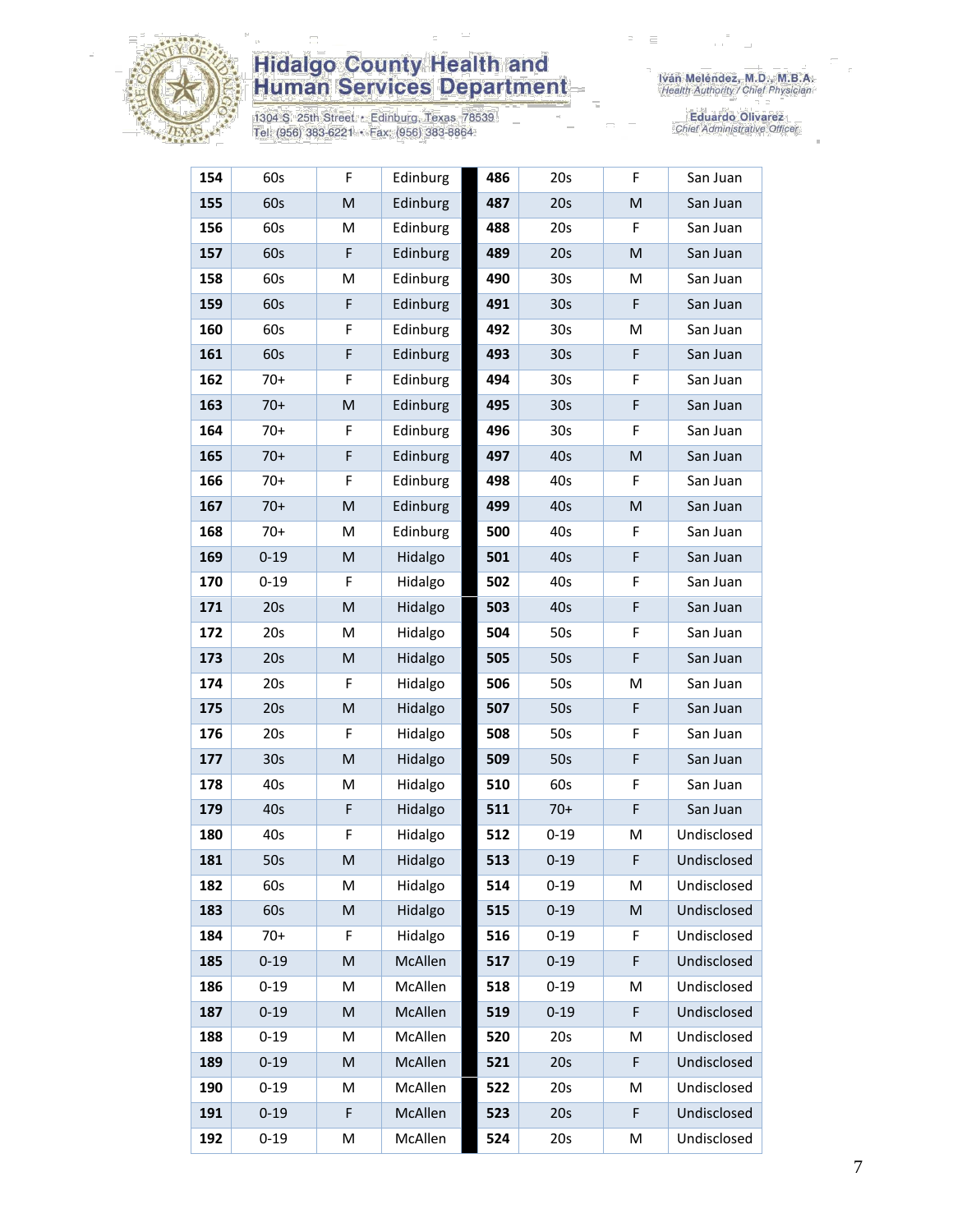

1304 S. 25th Street • Edinburg, Texas 78539<br>Tel: (956) 383-6221 • Fax: (956) 383-8864

Iván Meléndez, M.D., M.B.A.<br>Health Authority / Chief Physician

| 193 | $0 - 19$        | M  | McAllen | 525 | 20s             | F | Undisclosed |
|-----|-----------------|----|---------|-----|-----------------|---|-------------|
| 194 | $0 - 19$        | M  | McAllen | 526 | 30s             | F | Undisclosed |
| 195 | $0 - 19$        | F  | McAllen | 527 | 30 <sub>s</sub> | F | Undisclosed |
| 196 | $0 - 19$        | M  | McAllen | 528 | 40s             | F | Undisclosed |
| 197 | $0 - 19$        | F  | McAllen | 529 | 40s             | M | Undisclosed |
| 198 | $0 - 19$        | M  | McAllen | 530 | 40s             | F | Undisclosed |
| 199 | $0 - 19$        | M  | McAllen | 531 | 40s             | F | Undisclosed |
| 200 | $0 - 19$        | М  | McAllen | 532 | 40s             | F | Undisclosed |
| 201 | $0 - 19$        | M  | McAllen | 533 | 40s             | F | Undisclosed |
| 202 | $0 - 19$        | F  | McAllen | 534 | 40s             | F | Undisclosed |
| 203 | $0 - 19$        | F  | McAllen | 535 | 50s             | M | Undisclosed |
| 204 | 20s             | M  | McAllen | 536 | 50s             | F | Undisclosed |
| 205 | 20s             | M  | McAllen | 537 | 50s             | M | Undisclosed |
| 206 | 20s             | F  | McAllen | 538 | 50s             | F | Undisclosed |
| 207 | 20s             | M  | McAllen | 539 | 50s             | M | Undisclosed |
| 208 | 20s             | F  | McAllen | 540 | 50s             | F | Undisclosed |
| 209 | 20s             | M  | McAllen | 541 | 50s             | F | Undisclosed |
| 210 | 20s             | F  | McAllen | 542 | 60s             | M | Undisclosed |
| 211 | 20s             | M  | McAllen | 543 | 60s             | F | Undisclosed |
| 212 | 20s             | М  | McAllen | 544 | 60s             | F | Undisclosed |
| 213 | 20s             | M  | McAllen | 545 | $70+$           | F | Undisclosed |
| 214 | 20s             | M  | McAllen | 546 | $70+$           | M | Undisclosed |
| 215 | 20s             | F  | McAllen | 547 | $0 - 19$        | F | Weslaco     |
| 216 | 20s             | М  | McAllen | 548 | $0 - 19$        | M | Weslaco     |
| 217 | 20s             | F  | McAllen | 549 | $0 - 19$        | M | Weslaco     |
| 218 | 20s             | M  | McAllen | 550 | $0 - 19$        | м | Weslaco     |
| 219 | 20s             | F  | McAllen | 551 | $0 - 19$        | M | Weslaco     |
| 220 | 20s             | F  | McAllen | 552 | $0 - 19$        | M | Weslaco     |
| 221 | 20s             | M  | McAllen | 553 | $0 - 19$        | F | Weslaco     |
| 222 | 20s             | F  | McAllen | 554 | $0 - 19$        | M | Weslaco     |
| 223 | 30 <sub>s</sub> | F  | McAllen | 555 | $0 - 19$        | M | Weslaco     |
| 224 | 30 <sub>s</sub> | M  | McAllen | 556 | $0 - 19$        | F | Weslaco     |
| 225 | 30 <sub>s</sub> | M  | McAllen | 557 | $0 - 19$        | M | Weslaco     |
| 226 | 30 <sub>s</sub> | F  | McAllen | 558 | $0 - 19$        | M | Weslaco     |
| 227 | 30s             | F  | McAllen | 559 | $0 - 19$        | F | Weslaco     |
| 228 | 30 <sub>s</sub> | F  | McAllen | 560 | $0 - 19$        | F | Weslaco     |
| 229 | 30 <sub>s</sub> | F  | McAllen | 561 | $0 - 19$        | F | Weslaco     |
| 230 | 30 <sub>s</sub> | F. | McAllen | 562 | $0 - 19$        | M | Weslaco     |
| 231 | 30 <sub>s</sub> | M  | McAllen | 563 | $0 - 19$        | F | Weslaco     |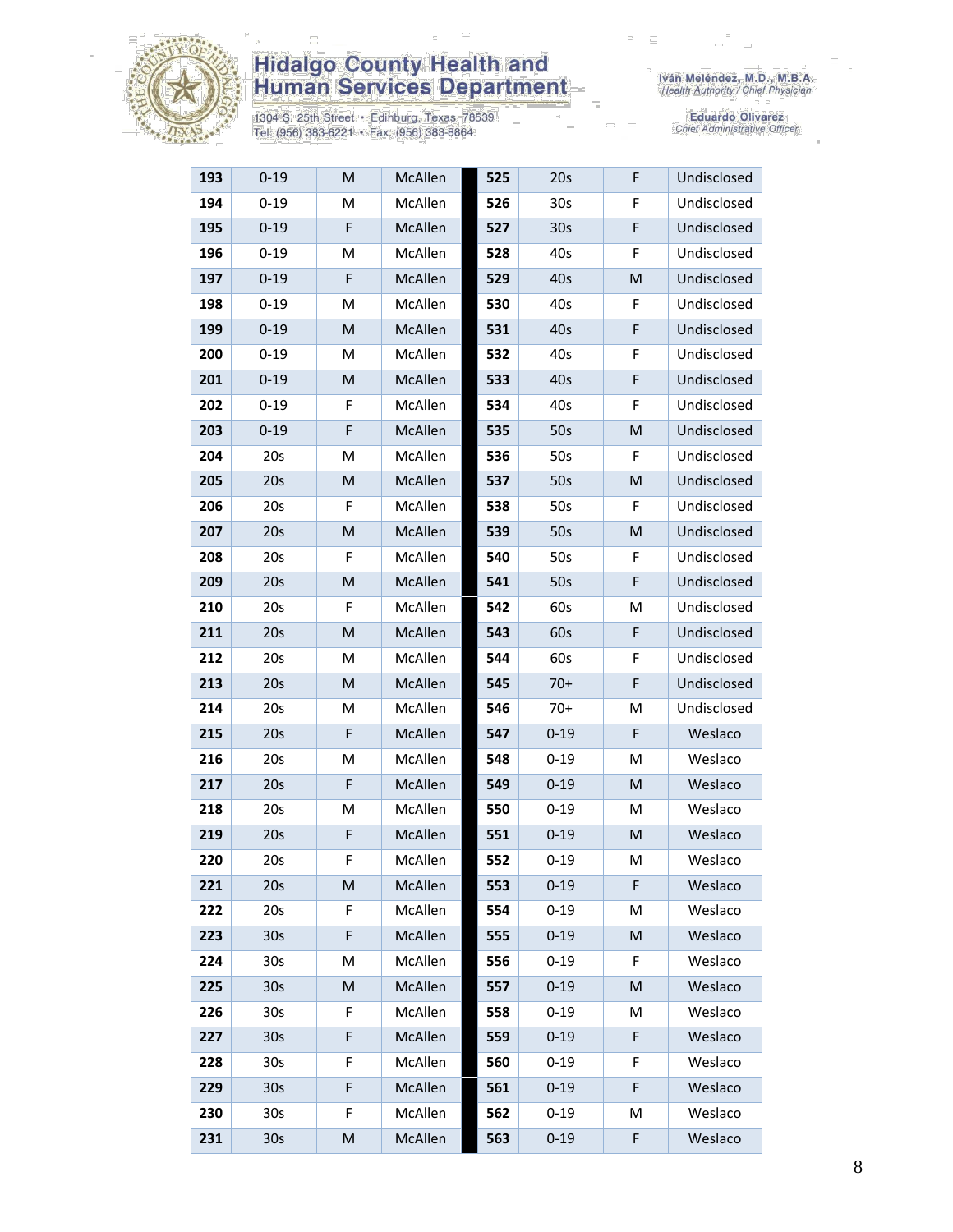

1304 S. 25th Street • Edinburg, Texas 78539<br>Tel: (956) 383-6221 • Fax: (956) 383-8864

| 232 | 30 <sub>s</sub> | М                                                                                                          | McAllen | 564 | $0 - 19$ | F. | Weslaco |
|-----|-----------------|------------------------------------------------------------------------------------------------------------|---------|-----|----------|----|---------|
| 233 | 30 <sub>s</sub> | M                                                                                                          | McAllen | 565 | $0 - 19$ | M  | Weslaco |
| 234 | 30 <sub>s</sub> | M                                                                                                          | McAllen | 566 | $0 - 19$ | F  | Weslaco |
| 235 | 30 <sub>s</sub> | M                                                                                                          | McAllen | 567 | $0 - 19$ | F  | Weslaco |
| 236 | 30 <sub>s</sub> | F                                                                                                          | McAllen | 568 | $0 - 19$ | F  | Weslaco |
| 237 | 30 <sub>s</sub> | $\mathsf F$                                                                                                | McAllen | 569 | $0 - 19$ | M  | Weslaco |
| 238 | 30 <sub>s</sub> | F                                                                                                          | McAllen | 570 | $0 - 19$ | M  | Weslaco |
| 239 | 30 <sub>s</sub> | $\mathsf F$                                                                                                | McAllen | 571 | $0 - 19$ | F  | Weslaco |
| 240 | 30 <sub>s</sub> | M                                                                                                          | McAllen | 572 | $0 - 19$ | м  | Weslaco |
| 241 | 30 <sub>s</sub> | $\mathsf F$                                                                                                | McAllen | 573 | $0 - 19$ | F  | Weslaco |
| 242 | 30 <sub>s</sub> | F                                                                                                          | McAllen | 574 | $0 - 19$ | F  | Weslaco |
| 243 | 30 <sub>s</sub> | $\mathsf{M}% _{T}=\mathsf{M}_{T}\!\left( a,b\right) ,\ \mathsf{M}_{T}=\mathsf{M}_{T}\!\left( a,b\right) ,$ | McAllen | 575 | $0 - 19$ | M  | Weslaco |
| 244 | 30 <sub>s</sub> | M                                                                                                          | McAllen | 576 | $0 - 19$ | M  | Weslaco |
| 245 | 40s             | M                                                                                                          | McAllen | 577 | $0 - 19$ | M  | Weslaco |
| 246 | 40s             | F                                                                                                          | McAllen | 578 | $0 - 19$ | F  | Weslaco |
| 247 | 40s             | F                                                                                                          | McAllen | 579 | $0 - 19$ | M  | Weslaco |
| 248 | 40s             | M                                                                                                          | McAllen | 580 | $0 - 19$ | M  | Weslaco |
| 249 | 40s             | M                                                                                                          | McAllen | 581 | $0 - 19$ | F  | Weslaco |
| 250 | 40s             | М                                                                                                          | McAllen | 582 | $0 - 19$ | M  | Weslaco |
| 251 | 40s             | F                                                                                                          | McAllen | 583 | $0 - 19$ | F  | Weslaco |
| 252 | 40s             | М                                                                                                          | McAllen | 584 | $0 - 19$ | F  | Weslaco |
| 253 | 40s             | M                                                                                                          | McAllen | 585 | $0 - 19$ | F  | Weslaco |
| 254 | 40s             | F                                                                                                          | McAllen | 586 | $0 - 19$ | F  | Weslaco |
| 255 | 50s             | $\mathsf F$                                                                                                | McAllen | 587 | $0 - 19$ | F  | Weslaco |
| 256 | 50s             | F                                                                                                          | McAllen | 588 | $0 - 19$ | M  | Weslaco |
| 257 | 50s             | F                                                                                                          | McAllen | 589 | $0 - 19$ | F  | Weslaco |
| 258 | 50s             | F                                                                                                          | McAllen | 590 | $0 - 19$ | M  | Weslaco |
| 259 | 50s             | M                                                                                                          | McAllen | 591 | $0 - 19$ | M  | Weslaco |
| 260 | 50s             | F                                                                                                          | McAllen | 592 | 20s      | M  | Weslaco |
| 261 | 50s             | F                                                                                                          | McAllen | 593 | 20s      | M  | Weslaco |
| 262 | 50s             | F                                                                                                          | McAllen | 594 | 20s      | M  | Weslaco |
| 263 | 50s             | M                                                                                                          | McAllen | 595 | 20s      | M  | Weslaco |
| 264 | 50s             | F                                                                                                          | McAllen | 596 | 20s      | F  | Weslaco |
| 265 | 60s             | M                                                                                                          | McAllen | 597 | 20s      | F  | Weslaco |
| 266 | 60s             | М                                                                                                          | McAllen | 598 | 20s      | М  | Weslaco |
| 267 | 60s             | F                                                                                                          | McAllen | 599 | 20s      | F  | Weslaco |
| 268 | 60s             | F                                                                                                          | McAllen | 600 | 20s      | F  | Weslaco |
| 269 | 60s             | F                                                                                                          | McAllen | 601 | 20s      | F  | Weslaco |
| 270 | 60s             | M                                                                                                          | McAllen | 602 | 20s      | F  | Weslaco |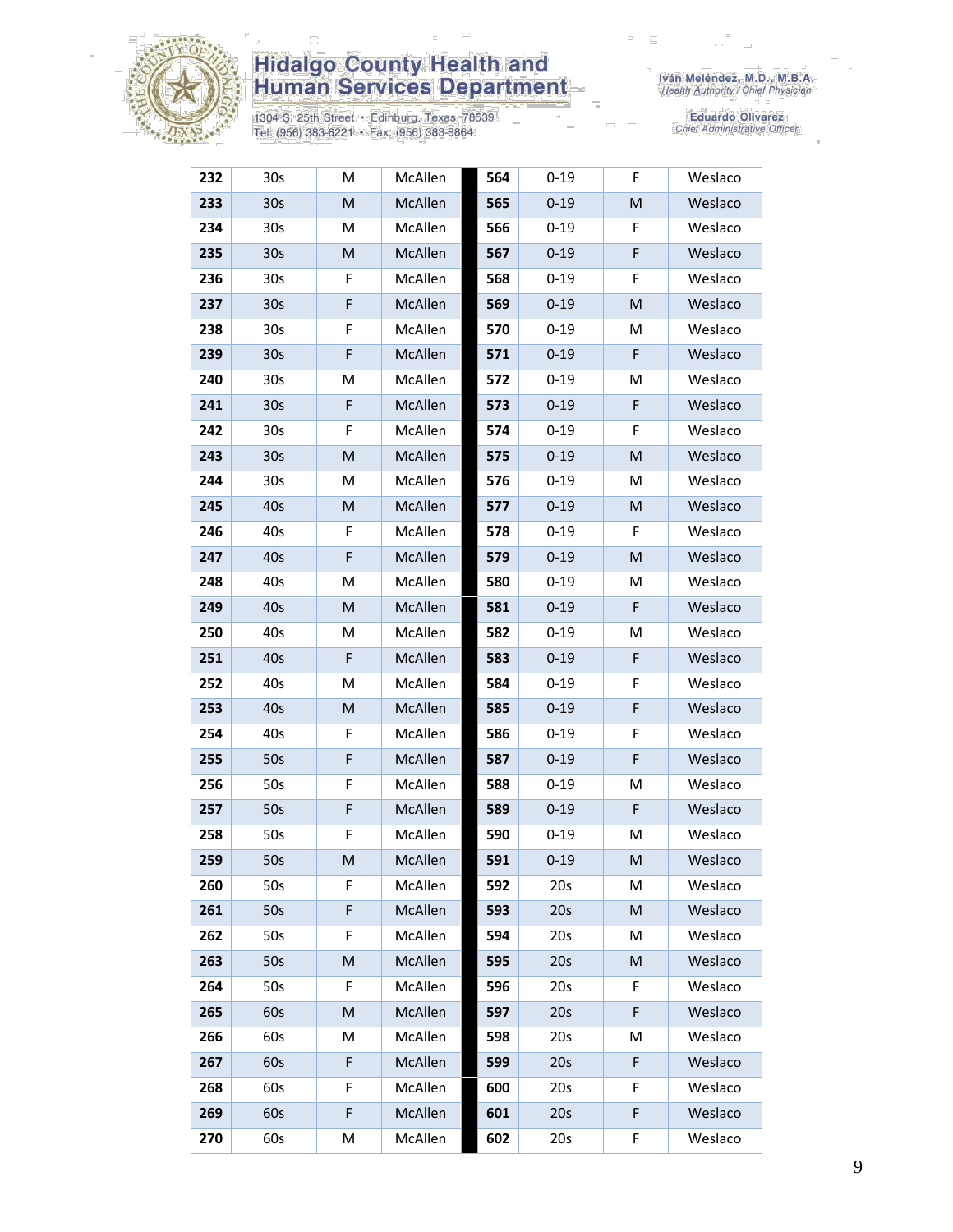

1304 S. 25th Street • Edinburg, Texas 78539<br>Tel: (956) 383-6221 • Fax: (956) 383-8864

| 271 | $70+$    | F           | McAllen         | 603 | 20s             | F | Weslaco |
|-----|----------|-------------|-----------------|-----|-----------------|---|---------|
| 272 | $70+$    | M           | McAllen         | 604 | 20s             | F | Weslaco |
| 273 | $70+$    | M           | McAllen         | 605 | 20s             | M | Weslaco |
| 274 | $70+$    | F           | McAllen         | 606 | 20s             | M | Weslaco |
| 275 | $70+$    | $\mathsf F$ | McAllen         | 607 | 30 <sub>s</sub> | F | Weslaco |
| 276 | $70+$    | М           | McAllen         | 608 | 30 <sub>s</sub> | F | Weslaco |
| 277 | $0 - 19$ | ${\sf M}$   | Mercedes        | 609 | 30 <sub>s</sub> | F | Weslaco |
| 278 | $0 - 19$ | F           | Mercedes        | 610 | 30 <sub>s</sub> | F | Weslaco |
| 279 | $0 - 19$ | $\mathsf F$ | Mercedes        | 611 | 30 <sub>s</sub> | M | Weslaco |
| 280 | $0 - 19$ | M           | Mercedes        | 612 | 30 <sub>s</sub> | M | Weslaco |
| 281 | $0 - 19$ | M           | Mercedes        | 613 | 30 <sub>s</sub> | F | Weslaco |
| 282 | $0 - 19$ | F           | Mercedes        | 614 | 30 <sub>s</sub> | M | Weslaco |
| 283 | $0 - 19$ | F           | <b>Mercedes</b> | 615 | 30 <sub>s</sub> | F | Weslaco |
| 284 | $0 - 19$ | M           | Mercedes        | 616 | 30 <sub>s</sub> | F | Weslaco |
| 285 | $0 - 19$ | M           | Mercedes        | 617 | 30 <sub>s</sub> | F | Weslaco |
| 286 | $0 - 19$ | F.          | Mercedes        | 618 | 30 <sub>s</sub> | F | Weslaco |
| 287 | $0 - 19$ | $\mathsf F$ | Mercedes        | 619 | 30 <sub>s</sub> | F | Weslaco |
| 288 | $0 - 19$ | M           | Mercedes        | 620 | 30 <sub>s</sub> | м | Weslaco |
| 289 | $0 - 19$ | $\mathsf F$ | Mercedes        | 621 | 30s             | F | Weslaco |
| 290 | $0 - 19$ | M           | Mercedes        | 622 | 30 <sub>s</sub> | м | Weslaco |
| 291 | $0 - 19$ | M           | Mercedes        | 623 | 30 <sub>s</sub> | F | Weslaco |
| 292 | $0 - 19$ | M           | Mercedes        | 624 | 30 <sub>s</sub> | F | Weslaco |
| 293 | $0 - 19$ | $\mathsf F$ | Mercedes        | 625 | 30s             | M | Weslaco |
| 294 | $0 - 19$ | F           | Mercedes        | 626 | 30s             | F | Weslaco |
| 295 | $0 - 19$ | F           | Mercedes        | 627 | 30 <sub>s</sub> | F | Weslaco |
| 296 | $0 - 19$ | F           | Mercedes        | 628 | 30 <sub>s</sub> | M | Weslaco |
| 297 | $0 - 19$ | ${\sf M}$   | Mercedes        | 629 | 40s             | M | Weslaco |
| 298 | $0 - 19$ | M           | Mercedes        | 630 | 40s             | F | Weslaco |
| 299 | $0 - 19$ | M           | Mercedes        | 631 | 40s             | M | Weslaco |
| 300 | $0 - 19$ | F.          | Mercedes        | 632 | 40s             | F | Weslaco |
| 301 | $0 - 19$ | ${\sf M}$   | Mercedes        | 633 | 40s             | M | Weslaco |
| 302 | $0 - 19$ | M           | Mercedes        | 634 | 40s             | F | Weslaco |
| 303 | $0 - 19$ | M           | Mercedes        | 635 | 40s             | M | Weslaco |
| 304 | $0 - 19$ | F           | Mercedes        | 636 | 40s             | F | Weslaco |
| 305 | $0 - 19$ | F           | Mercedes        | 637 | 40s             | F | Weslaco |
| 306 | $0 - 19$ | F           | Mercedes        | 638 | 40s             | F | Weslaco |
| 307 | $0 - 19$ | F           | Mercedes        | 639 | 40s             | M | Weslaco |
| 308 | $0 - 19$ | F           | Mercedes        | 640 | 40s             | F | Weslaco |
| 309 | $0 - 19$ | ${\sf M}$   | Mercedes        | 641 | 40s             | F | Weslaco |